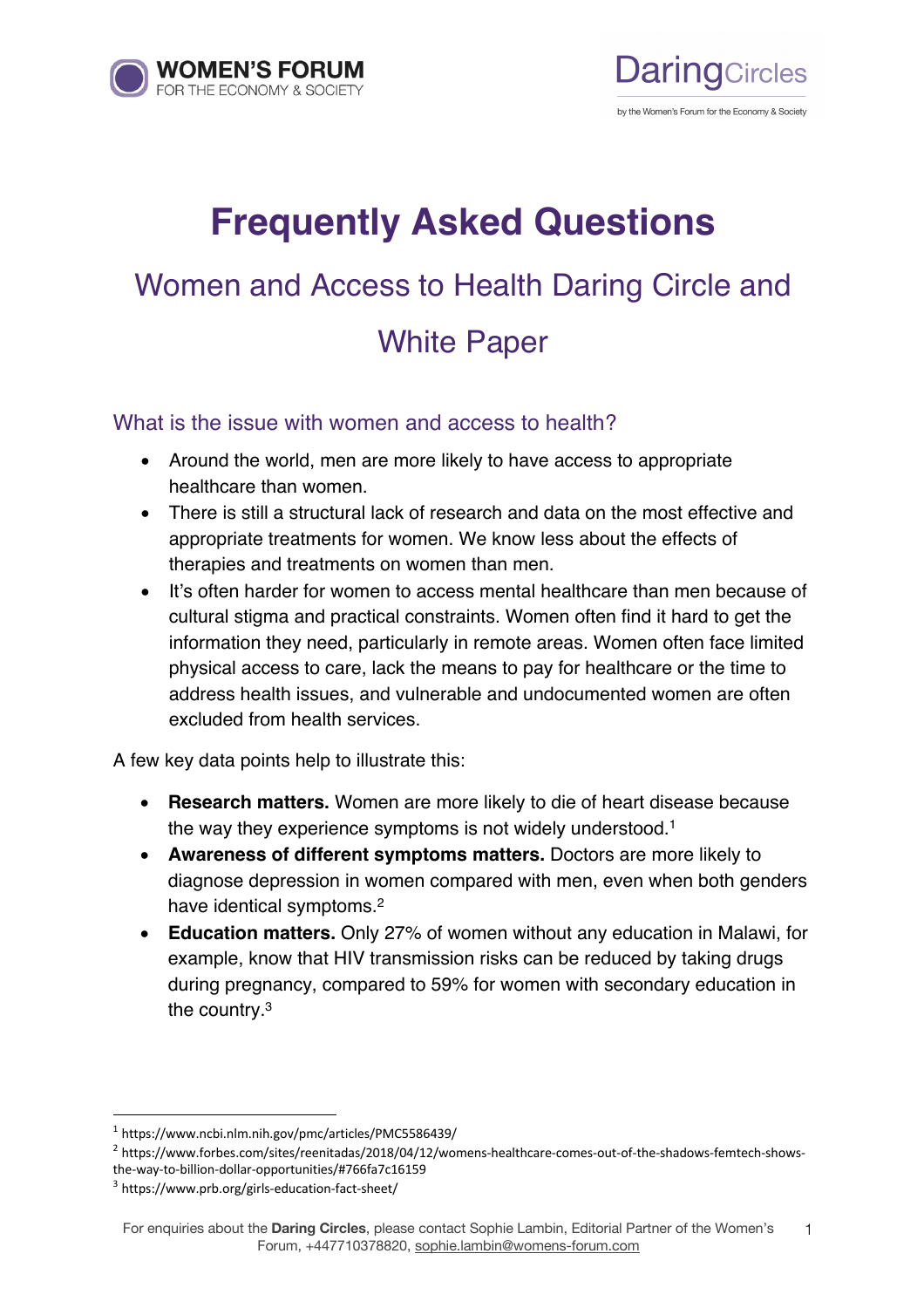

• **Free time matters.** In a survey of women in developed countries, 62% of women say they lack the time to do what they know they should to stay healthy.4

**DaringCircles** 

by the Women's Forum for the Economy & Society

Women are not just often denied access to quality care, they are also discriminated against in the delivery of this care. Even in 2019, access to healthcare is still dependent on gender.

# What is the role of technology?

- In the coming decades, technology will inevitably change the shape of healthcare in the developed and developing worlds. While many of these issues require infrastructural, societal or economic change, technology will make a difference too. It could replicate these inequalities or reduce them.
- If we want healthtech to reduce the gender-based global health inequalities in assumptions, thinking, data, and practice, we must close the gender gap in who funds, designs, and builds that technology.
- Women are more likely than men to identify the issues which affect them disproportionately. As a result they are more likely to develop solutions, found companies to bring them to market, invest in them, and promote them.
- That means ensuring women have access to investment, insurance, talent, and equipping more women with skills, confidence, and support.

# How can technology address the barriers to women's access to health?

- Many of the issues affecting women's access to health need infrastructural, societal or economic change, but technology can still help to address the barriers and avoid replicating the inequalities outlined above.
- Precision medicine defined by an individual patient's genetic code or unique biologic response can personalise treatment, digital platforms allow ondemand real time expertise through sensors, telemedicine such as chat, or artificial intelligence, eliminating the obstacles of time and distance.
- However, women are underrepresented in healthtech:
	- $\circ$  70% of C suite executives in healthcare in the US are men<sup>5</sup>

<sup>&</sup>lt;sup>4</sup> https://www.talentinnovation.org/ private/assets/PopHealthcare ExecSumm-CTI.pdf

<sup>5</sup> https://www.mckinsey.com/industries/healthcare-systems-and-services/our-insights/women-in-the-healthcareindustry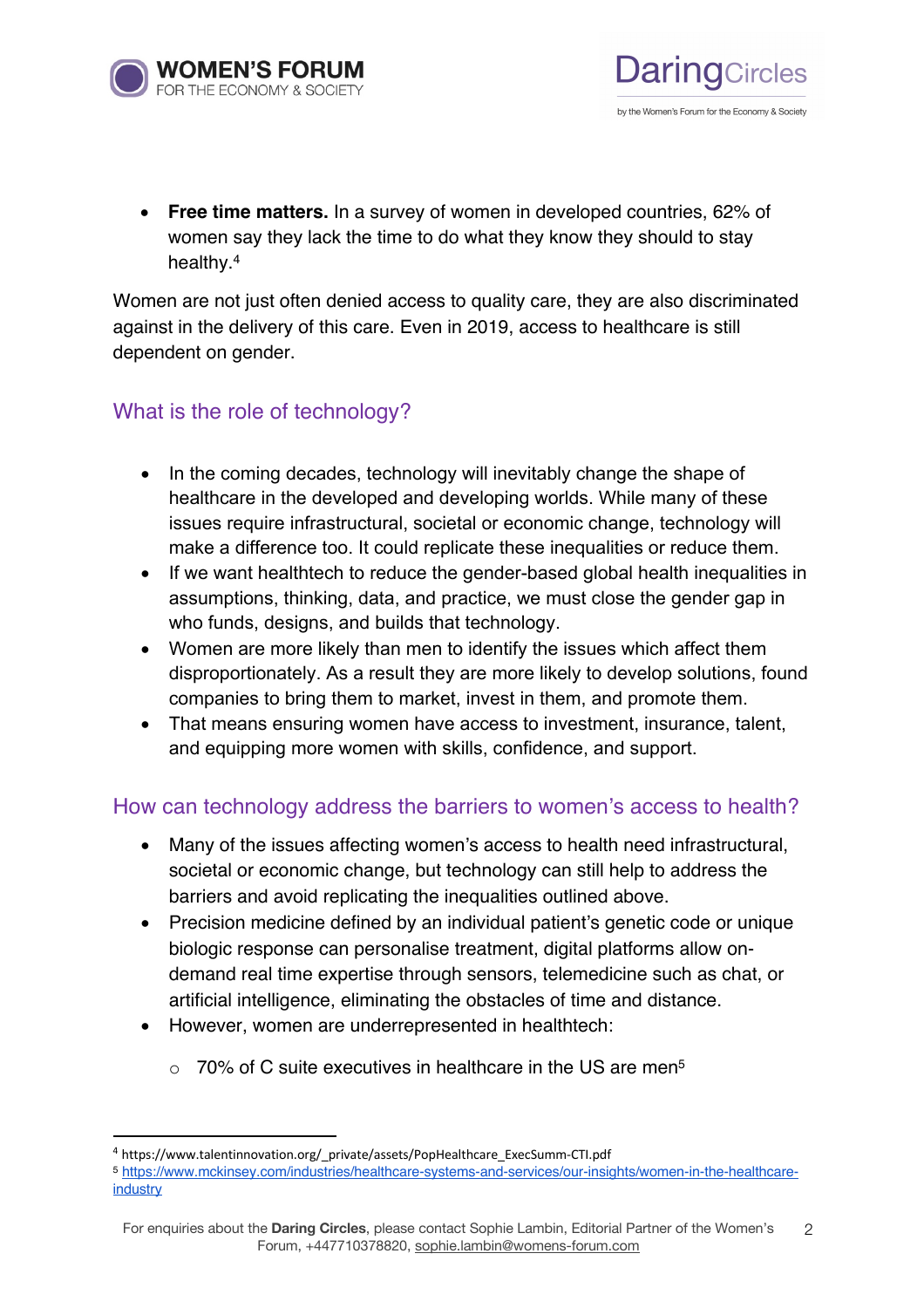

 $\circ$  Only 3% of people in the sector think that women's aspirations are driving change in healthtech.6

**DaringCircles** 

by the Women's Forum for the Economy & Society

- o Women's health accounts for only 4% of the overall funding for R&D for healthcare products<sup>7</sup>
- o By the middle of the 2010s, only about 10% of US healthtech businesses were founded by women.<sup>8</sup>

A great deal of work is needed to encourage more women to enter and lead in the technology sector.

# How big is the market opportunity from women's healthtech?

- 'Femtech' startups which solve medical issues which have historically challenged women – is now an identifiable category targeted by investors.
- The global women's health market is expected to reach \$54.62 billion by 2026, according to Grand View Research.
- The market is expected to grow at a compound annual growth rate of 4.2%, particularly in North America and Asia Pacific regions. <sup>9</sup>

# What are you calling for?

- There is plenty that governments, businesses, universities, and NGOs can do to redress these biases and encourage a new generation of health technologies which address these inequalities.
- The Daring Circle recommends that businesses, governments, NGOs, and universities:
	- Raise the profile of the problem of men's symptoms receiving more research attention than those of women.
	- Sponsor research focusing on women's health outcomes and raise awareness of the gap.

<sup>6</sup> The Industry Gender Gap: Women and Work in the Fourth Industrial Revolution, WEF 2016 http://www3.weforum.org/docs/WEF\_FOJ\_Executive\_Summary\_GenderGap.pdf

<sup>7</sup> https://www.forbes.com/sites/reenitadas/2018/04/12/womens-healthcare-comes-out-of-the-shadows-femtechshows-the-way-to-billion-dollar-opportunities/#4a05a55e6159

<sup>8</sup> https://rockhealth.com/reports/2016-year-end-funding-report-a-reality-check-for-digital-health/

<sup>9</sup> https://www.grandviewresearch.com/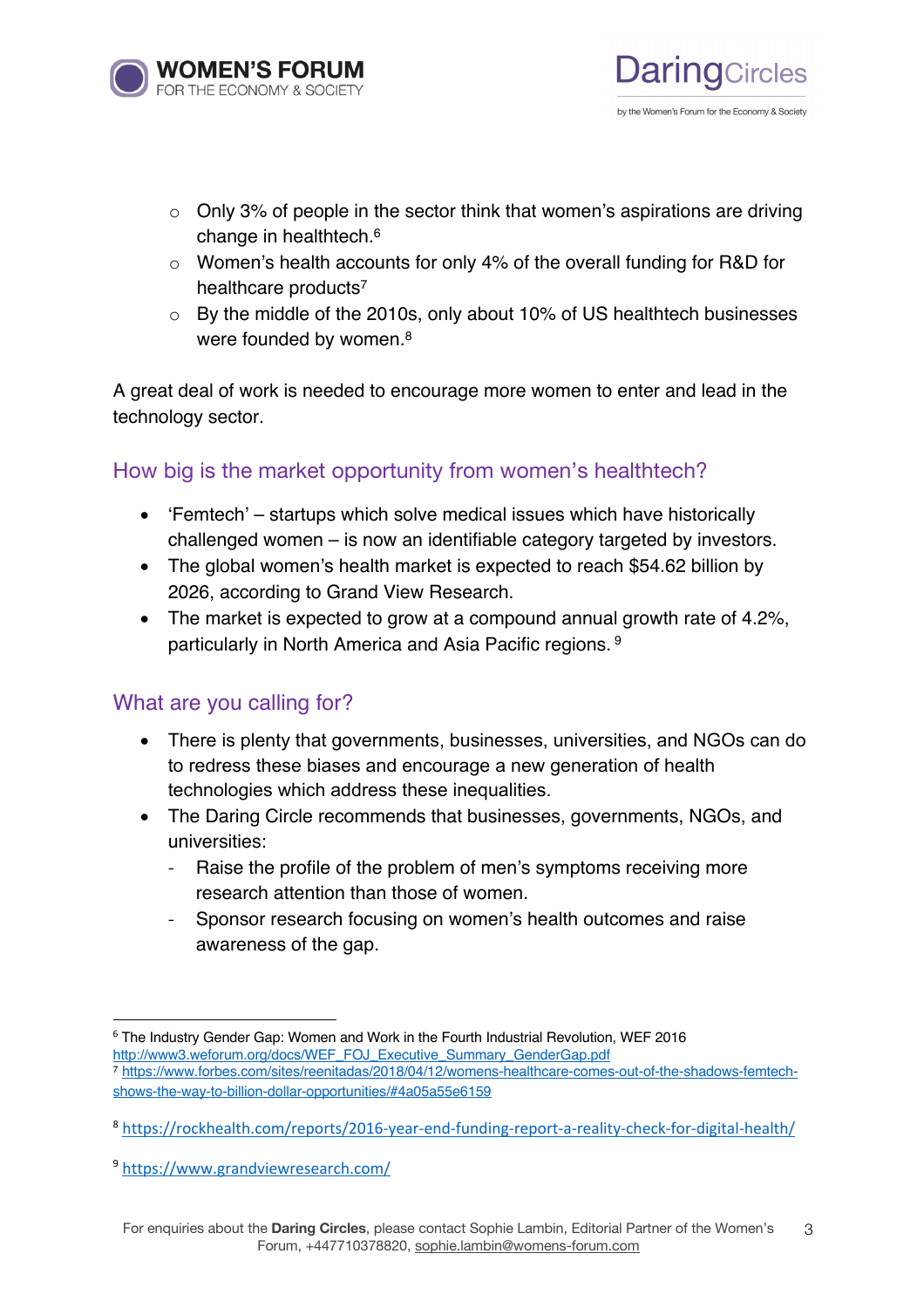

**DaringCircles** 

- Assure women providers, patients and advocates participate in the design and implementation of electronic health records.
- Fund accelerators to encourage, develop, invest in, and grow young companies seeking to improve mental health.
- Encourage funded competitions to discover and encourage technology to fill existing gaps in access to physical care.
- Raise the profile of wait times and charging for treatments as a matter of public health and gender equality.

# What is the Access to Health Daring Circle?

- The Women & Access to Health Daring Circle is an initiative of the Women's Forum for the Economy & Society, bringing together an ecosystem of partners to improve women's access to health by concretely advancing solutions that harness technology to address the gender gap in access in developed and developing countries, as well as to understand the barriers to women leading in health tech and support promising tech solutions that address the issues of access to health for women, through funding and mentorship.
- The Daring Circle is led by **AXA** and **Sanofi**. Its Strategic Members are **BNP Paribas** and **Google**, in collaboration with **RB** as a Global Partner and **Gavi, the Vaccine Alliance** as an Institutional Partner. It is also supported by **Mercer** as Knowledge Partner. We are facilitating mentorship between these partners and five start-ups working hard to improve women's access to health.
- As a circle of partners, our goal is to improve women's access to health and to get women's leadership in healthtech onto the agenda of international institutions, companies, institutes of higher education and others. We do this by:
	- Conducting research and putting it into the public domain, such as the paper on Women's Access to Health.
	- Empowering and supporting healthtech leaders. We led a competition to find the most promising startups improving women's access to health and awarded them prize money and access to mentorship from our partners.
	- We are facilitating mentorship between the partners and the five winning startups, which provide services ranging from supporting efficient and accurate vulvar and cervical examinations, to ensuring that babies' medical histories are available to health officials on a wearable necklace, and an at-home test to help women understand their fertility.

# What is the Women's Forum for the Economy and Society?